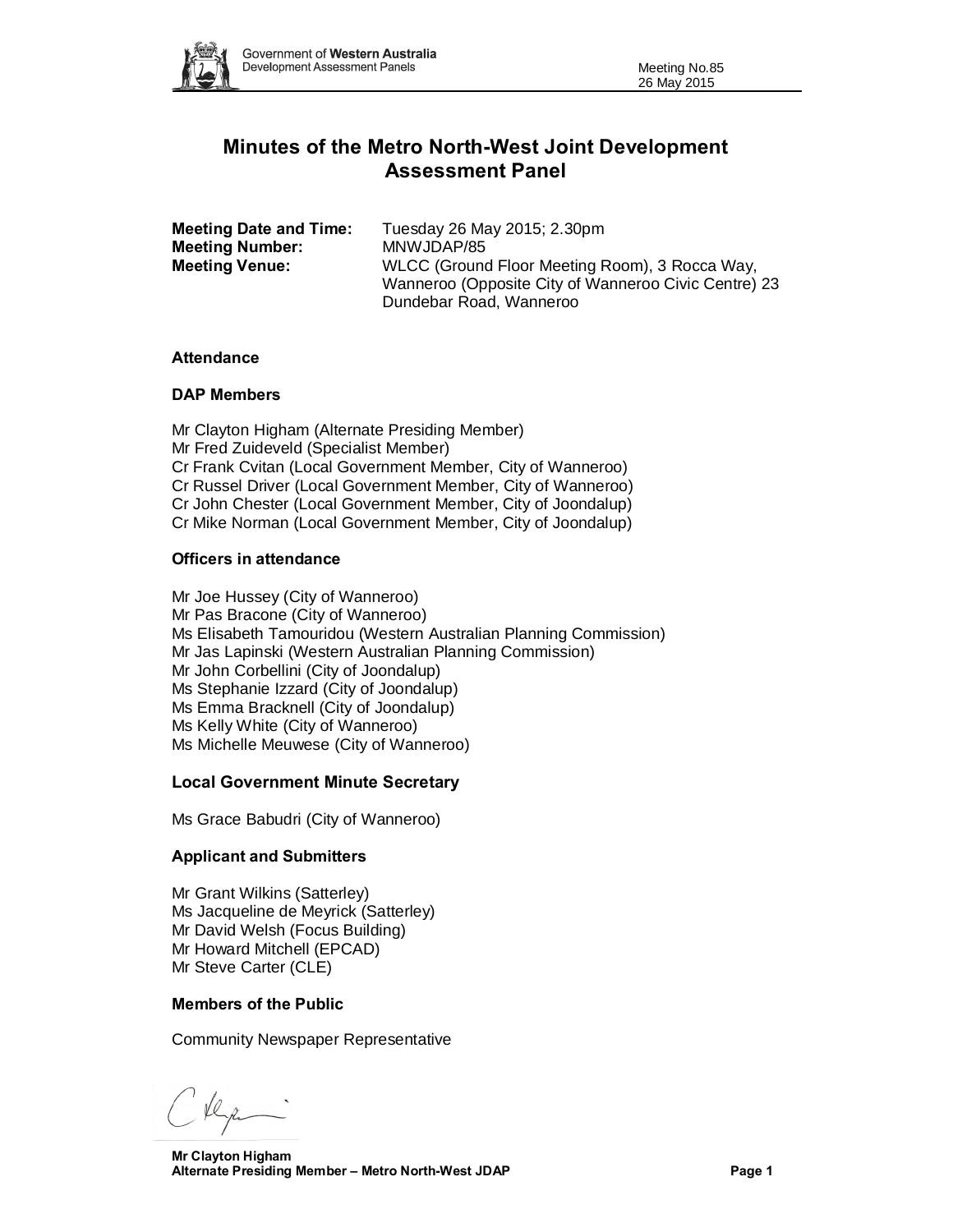

# **1. Declaration of Opening**

Due to the absence of the Presiding Member and in accordance with section 2.4.1 of the Standing Orders 2012, the Deputy Presiding Member Mr Clayton Higham took the chair and declared the meeting open 2.30pm on 26 May 2015. The Deputy Presiding Member acknowledged the past and present traditional owners and custodians of the land on which the meeting was being held.

The Presiding Member announced the meeting would be run in accordance with the *Development* Assessment *Panel Standing Orders 2012* under the *Planning and Development (Development Assessment Panels) Regulations 2011*.

## **2. Apologies**

Mr Paul Drechsler (Deputy Presiding Member) Ms Karen Hyde (Presiding Member)

## **3. Members on Leave of absence**

Nil

## **4. Noting of minutes**

Minutes of the Metro North-West JDAP meeting no.84held on 11 May 2015were not available for noting at the time of meeting.

#### **5. Declaration of Due Consideration**

All members declared that they had duly considered the documents.

#### **6. Disclosure of interests**

Panel member, Ms Karen Hyde, declared animpartiality interest in item 8.1a & 8.1b. Ms Hyde os Husband works for EPCAD who has been involved in the park design.

#### **7. Deputations and presentations**

**7.1** Mr Grant Wilkins and Mr Howard Mitchell (Satterley Property Group) addressed the DAP for the application at Item 8.1.

# **8. Form 1 - Responsible Authority Reports – DAP Application**

#### **PROCEDURAL MOTION**

**Moved by:** Cr Mike Norman **Seconded by:** Cr John Chester

That the application at Item No.9.1 be heard prior to the application at Item 8.1a & 8.1b

# **The Procedural Motion was put and CARRIED UNANIMOUSLY.**

**Mr Clayton Higham Alternate Presiding Member – Metro North-West JDAP Page 2**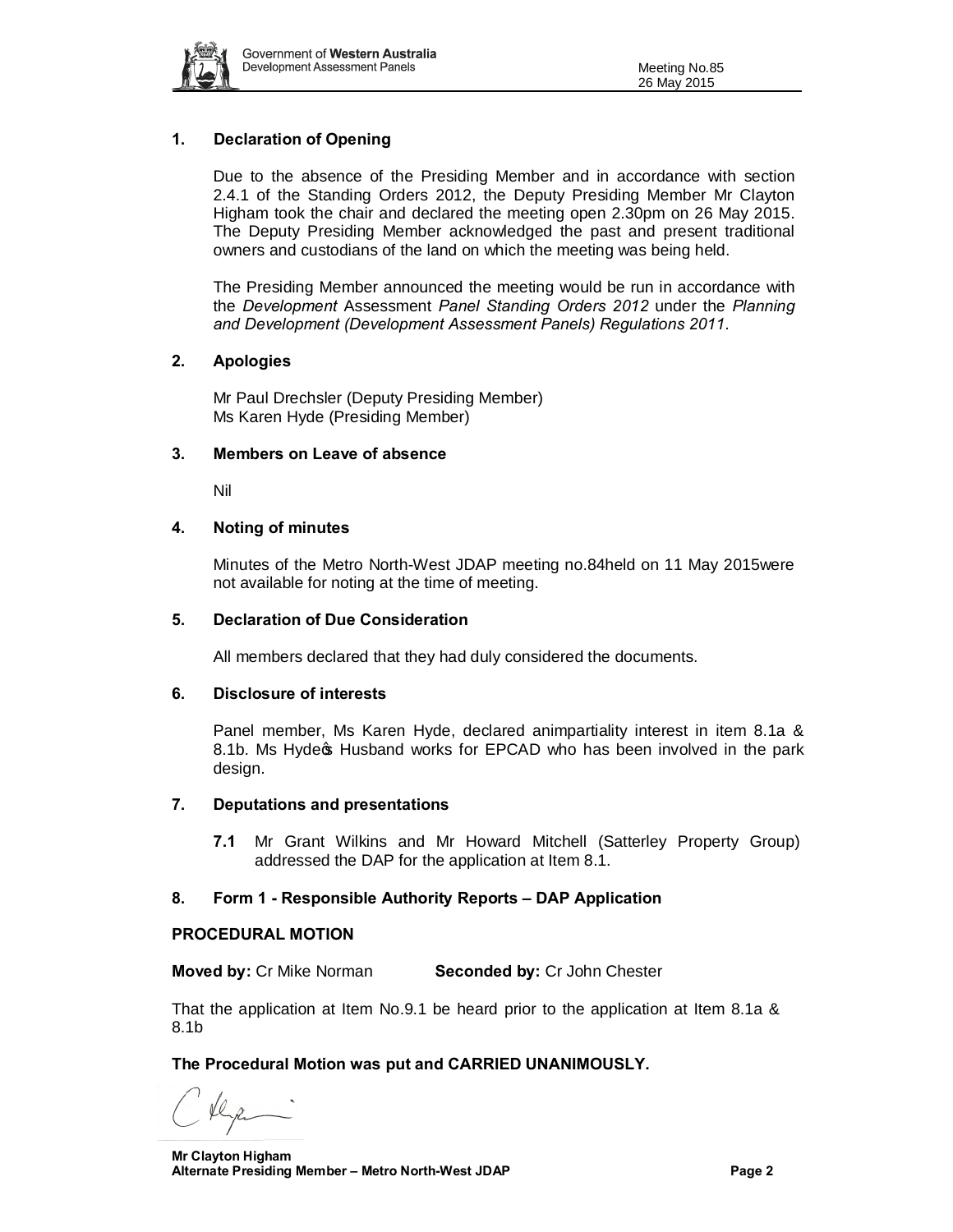

| 8.1a Property Location:     | Lot 9017 (999k) Ranella Street, Jindalee (formerly |
|-----------------------------|----------------------------------------------------|
|                             | Lot 9014 (1K) Vitrinella Avenue, Jindalee)         |
| <b>Application Details:</b> | Park/Drainage/Paths/Seating/Playground/BBQos       |
|                             | and Landscaping                                    |
| Applicant:                  | David Williams (Satterley Property Group)          |
| Owner:                      | Ocean Springs Pty Ltd                              |
| Responsible authority:      | City of Wanneroo                                   |
| DoP File No:                | DAP/15/00749                                       |

## **REPORT RECOMMENDATION / PRIMARY MOTION**

**Moved by:** Mr Clayton Higham **Seconded by:** Mr Fred Zuideveld

That the Metro North-West JDAP resolves to:

**Refuse** DAP Application reference DAP/15/00749 and accompanying plans (Attachment 2) in accordance with the provisions of the MRS and District Planning Scheme No.2 of the City of Wanneroo, for the following reasons:

- 1. The proposed development does not adequately address the City of safety and liability concerns regarding submerged walls, which are considered incompatible with an accessible open space setting. A solution is required through redesign of the open space area and/or through reduction in the quantity of stormwater entering the open space area from the future surrounding subdivisional road network.
- 2. The replacement and annual maintenance costs of the proposed play equipment (estimated at \$2.246 million and \$80,000 respectively) are many multiples of the City of replacement and annual maintenance budget (currently \$40,000 and \$2,000 respectively) for a park of the scale and function proposed. Once handover occurs, the City will be unable to fund the ongoing maintenance and future replacement costs of the play equipment proposed, potentially resulting in its removal. This is contrary to orderly and proper planning.
- 3. Toilet facilities are depicted on the concept plan in the Council endorsed Foreshore Management Plan for Lot 9, Jindalee. No toilet facilities are proposed as part of this application, and given the level of infrastructure proposed (BBQ $\sigma$ , picnic table settings, seating, play equipment and turfed areas) there will be a demand for toilets from the time the development is completed. Provision for toilets to be built at a later date through a separate planning application is an inadequate response, and therefore this matter needs to be addressed through inclusion of toilet facilities in an amended design.
- 4. A number of design features including turfed mounds, extensive curvilinear walls, rubber softfall and decorative posts will impose additional maintenance costs on the City that are unacceptable.
- 5. Detailed plans have only been provided for the main open space area. No detailed plans of proposed works have been provided for the remainder of works within the application area.
- 6. The design issues identified above are required to be addressed by the City for the proposal to be considered consistent with orderly and proper planning.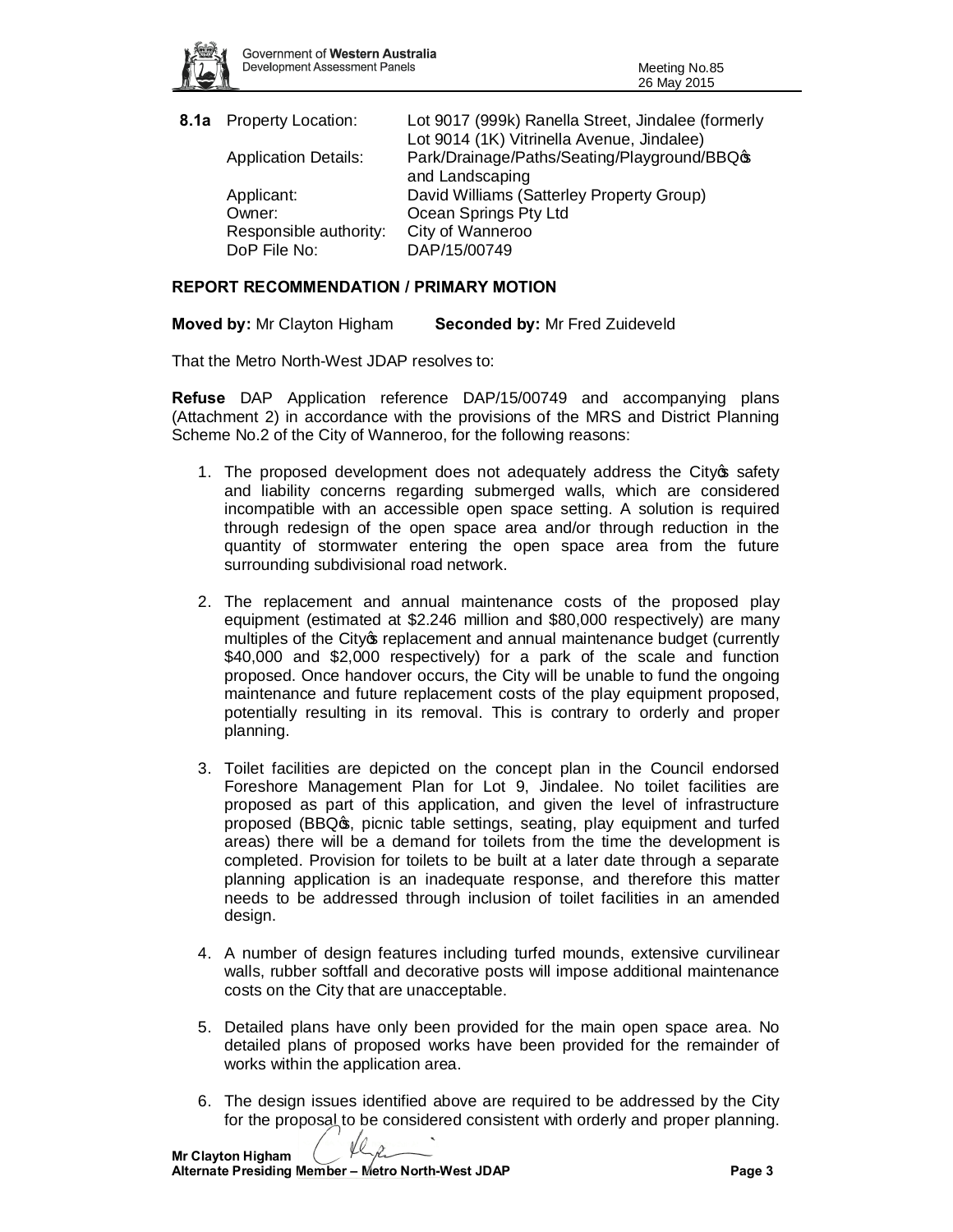

Addressing the identified issues will require significant changes to the submitted plans. and therefore they cannot be appropriately accommodated through conditions of approval.

## **PROCEDURAL MOTION**

**Moved by:** Mr Frank Cvitan **Seconded by:** Mr Russell Driver

That the Metro North-West JDAP resolves to:

**DEFER**the decision for a period of six (6) weeks to allow the applicant to:

- 1. Provide an independent risk assessment of the drainage in consultation with the City to ensure public liability is adequately addressed
- 2. Work with the City to revise the play equipment and playground design in order to achieve an outcome that is sustainable for the City in terms of maintenance and replacement

**REASON:** To allow the JDAP members to consider the application in its entirety.

# **The Procedural Motion was put and CARRIED UNANIMOUSLY.**

## **PROCEDURAL MOTION**

**Moved by:** Mr Clayton Higham **Seconded by:** Mr Fred Zuideveld

That the JDAP meeting beadjourned to consider legal advice received from the Department of Planning regarding Item 8.1b.

# **The Procedural Motion was put and CARRIED UNANIMOUSLY.**

*The meeting was closed to the public at 3.25pm. The meeting was opened to the public at 3.27pm.*

| 8.1b | Property Location:          | Lot 9017 (999k) Ranella Street, Jindalee                         |
|------|-----------------------------|------------------------------------------------------------------|
|      |                             | (formerly Lot 9014 (1K) Vitrinella Avenue,                       |
|      |                             | Jindalee)                                                        |
|      | <b>Application Details:</b> | Park/Drainage/Paths/Seating/Playground/BBQo\$<br>and Landscaping |
|      |                             |                                                                  |
|      | Applicant:                  | David Williams (Satterley Property Group)                        |
|      | Owner:                      | Ocean Springs Pty Ltd                                            |
|      | Responsible authority:      | <b>WAPC</b>                                                      |
|      | DoP File No:                | DAP/15/00749                                                     |
|      |                             |                                                                  |

#### **REPORT RECOMMENDATION / PRIMARY MOTION**

**Moved by:** Cr Frank Cvitan **Seconded by:** Cr Russell Driver

That the Metro North West Joint Development Assessment Panel resolves to:

**Approve** Development Assessment Panel Application reference DAP/15/00749 and i) accompanying Works Extend Plan dated 27 March 2015, and ii) amended plans prepared by EPCAD and dated 13 May 2015 (General Arrangement Plan, Embankment Sections A-A, B-B and C-C) to the extent applicable to the foreshore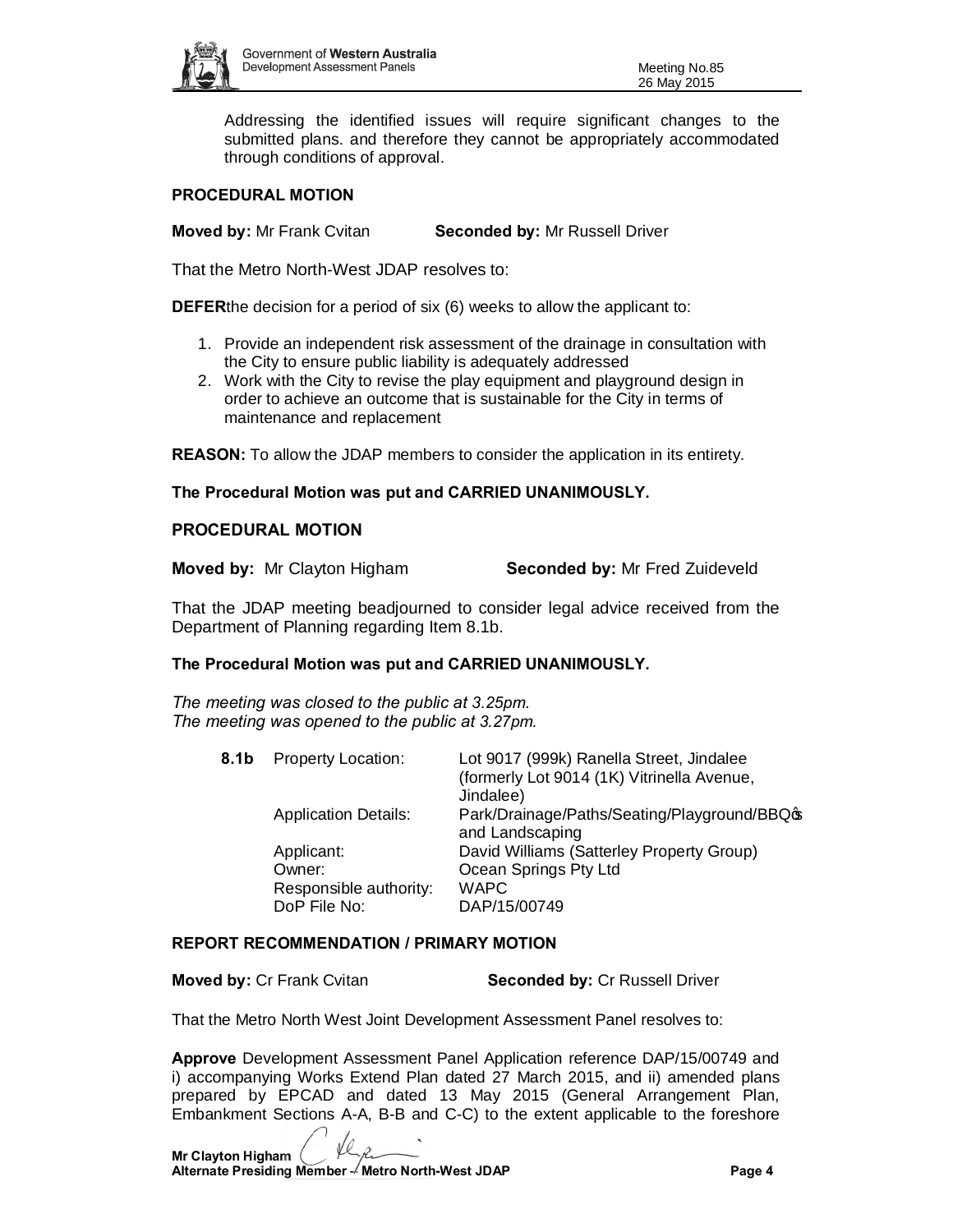

Parks and Recreation MRS reserve, in accordance with the provisions of the Metropolitan Region Scheme, subject to the following conditions and advice notes:

# **Conditions**

- 1. This approval relates specifically to the works located in the Regional Parks and Recreation Reservation and depicted within the area delineated as "extent of works" (excluding the area marked in blue and including the area hatched in red) on the attached Works Extent Plan dated 15 May 2015, and to the associated revegetation and management measures within the application area, as described in Lot 9 Jindalee Foreshore Management Plan.
- 2. This decision constitutes planning approval only and is valid for a period of two (2) years from the date of approval. If the subject development is not substantially commenced within the two year period, the approval shall lapse and be of no further effect.
- 3. The MRS reserve contained within Lot 9017 (999K) Ranella Street and shown on the Works Extent Plan as *MRS reserve (foreshore)* to be ceded free of cost and without any payment of compensation by the Crown. (Western Australian Planning Commission)
- 4. Detailed engineering drawings for the proposed works shall be prepared, approved and implemented to the specifications of the City of Wanneroo and the satisfaction of the Western Australian Planning Commission. (Local Government)
- 5. Detailed landscaping and irrigation plans for the subject site shall be prepared, approved and implemented to the specifications of the City of Wanneroo and the satisfaction of the Western Australian Planning Commission. (Local Government)
- 6. Detailed plans illustrating proposed stormwater design shall be submitted shall be prepared, approved and implemented to the specifications of the City of Wanneroo and the satisfaction of the Western Australian Planning Commission and the system shall be installed during the construction of the development. Stormwater up to and including a one in one-year average recurrence interval shall not be accommodated within the regional reserve. (Local Government)
- 7. All earthworks shall occur in accordance with City of Wanneroo policy, standards and specifications pertaining to earthworks. (Local Government)
- 8. Earthworks and construction shall be limited to 0700 1700 hours Monday to Sundays or public holidays. (Local Government)
- 9. Implementation of revegetation, fencing, maintenance/emergency vehicular access and other management and maintenance measures associated with the development shall occur to the satisfaction of the City of Wanneroo in accordance with the requirements of the Lot 9 Jindalee Foreshore Management Plan. (Local Government)
- 10. A lighting plan showing lighting to pathways, car parking, and landscaped area shall be prepared, approved and implemented to the specifications of the City of Wanneroo and the satisfaction of the Western Australian Planning Commission. (Local Government)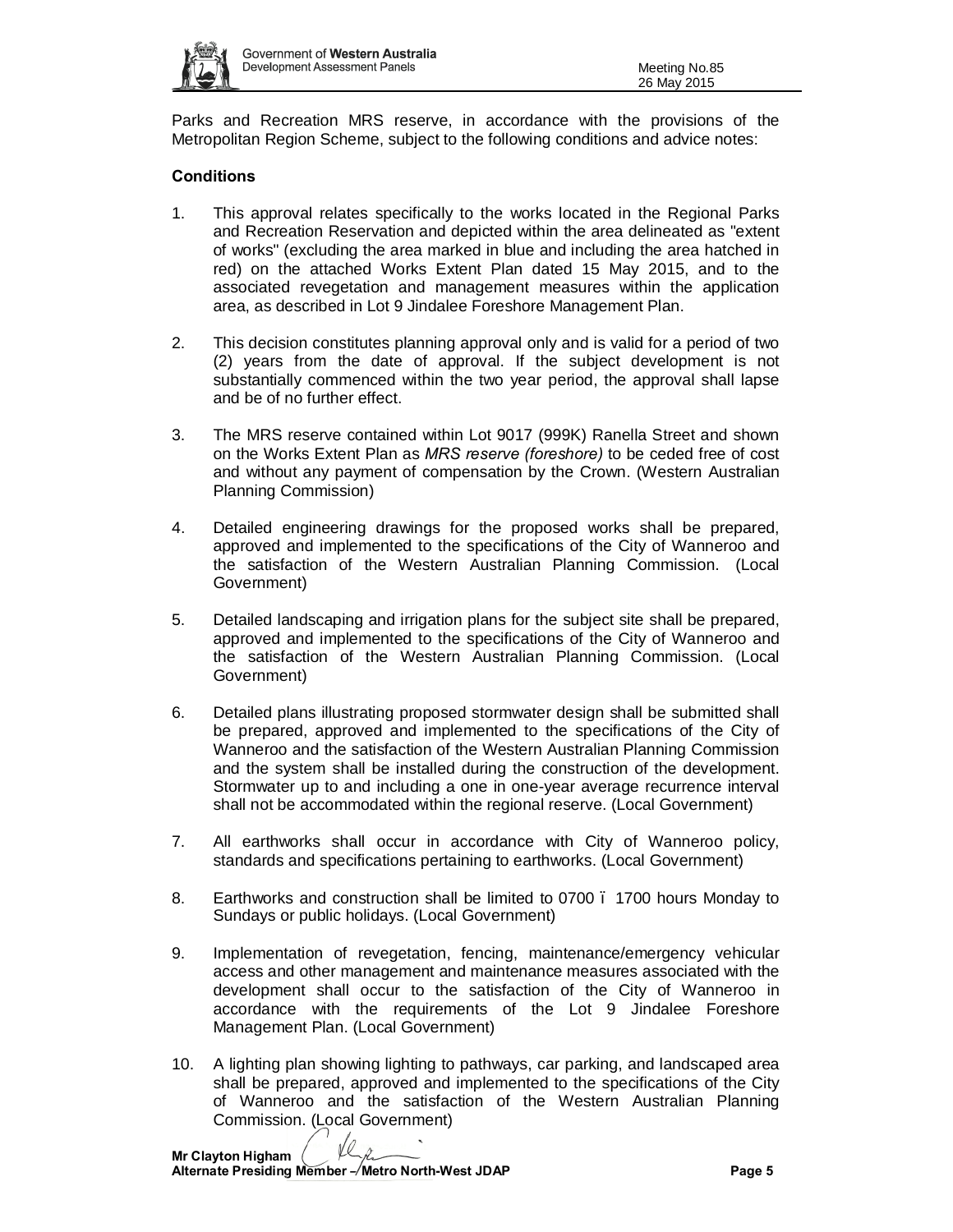

- 11. Implementation of beach safety signage as per the recommendations of the Coastal Aquatic Risk Assessment undertaken by Surf Life Saving WA for Eden Beach. (Local Government)
- 12. Hygene management measures being prepared and implemented to minimise the chance of introduction or spread of weeds or dieback disease Phytophthora. (Department of Parks and Wildlife)

## **The Report Recommendation/Primary Motion was put and CARRIED UNANIMOUSLY.**

#### **9. Form 2 – Responsible Authority Reports - Amending or cancelling DAP development approval**

| 9.1 | <b>Property Location:</b>   | Lot 702 (34) Marri Road, Duncraig               |
|-----|-----------------------------|-------------------------------------------------|
|     | <b>Application Details:</b> | Proposed modifications to approved three storey |
|     |                             | mixed use development with under croft car park |
|     | Applicant:                  | <b>Focus Building Company</b>                   |
|     | Owner:                      | JHF Holdings Pty Ltd                            |
|     | Responsible authority:      | City of Joondalup                               |
|     | DoP File No:                | DP/14/00199                                     |
|     |                             |                                                 |

## **REPORT RECOMMENDATION / PRIMARY MOTION**

**Moved by:** Cr Mike Norman **Seconded by:** Cr John Chester

That the Metro North-West JDAP resolves to:

- 1. **Approve** that the DAP Application reference DP/14/00199 as detailed on the DAP Form 2 dated 23 March 2015 is appropriate for consideration in accordance with regulation 17 of the *Planning and Development (Development Assessment Panels) Regulations 2011*;
- 2. **Approve** the DAP Application reference DP/14/00199 as detailed on the DAP Form 2 dated 23 March 2015 and accompanying plans received on 23 April 2015 in accordance with the provisions of the *City of Joondalup District Planning Scheme No. 2* and the *Metropolitan Region Scheme*, for the proposed minor amendment to the approved three storey mixed use development with under croft car park at Lot 702 (34) Marri Road, Duncraig.

#### **Advice Notes**

- 1. All conditions and requirements detailed on the previous approval dated 13 May 2014 shall remain applicable.
- 2. The applicant is advised that this approval does not include the footpath proposed within the road reserve. Any works within the road reserve, with the exception of the proposed crossovers, will be subject to a separate application to the City.

**The Report Recommendation/Primary Motion was put and CARRIED UNANIMOUSLY.**

**Mr Clayton Higham Alternate Presiding Member – Metro North-West JDAP Page 6**